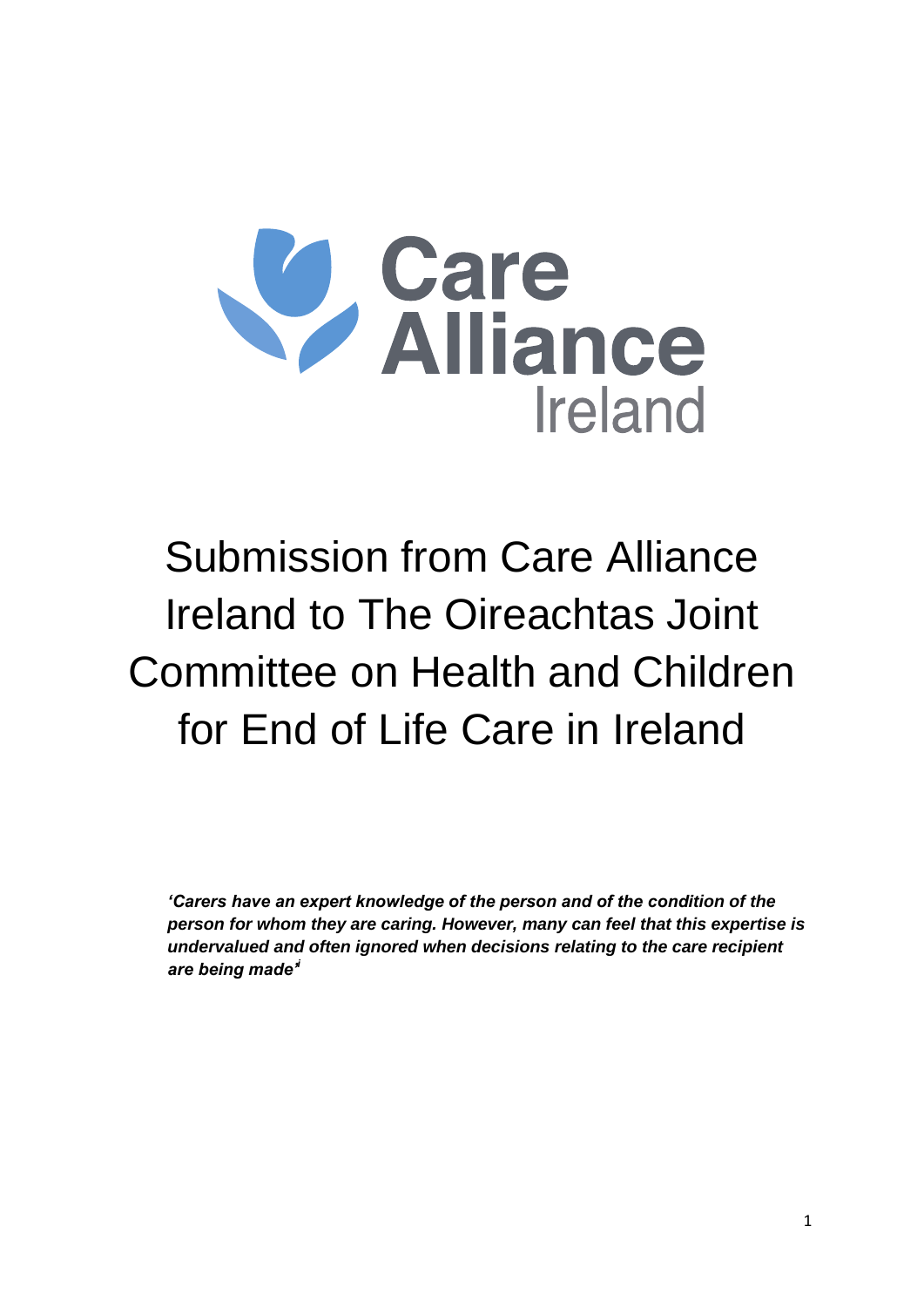#### **Introduction:**

**Care Alliance Ireland** is an Alliance of over 95 not-for-profit organisations who support Family Carers. This includes a number of organisations who provide palliative care at home and who provide counselling and bereavement services.

**What We Do:** We work with organisations to provide better information and supports to Family Carers. We provide them with opportunities to collaborate on initiatives including National Carers Week, a multi-agency and multi-disciplinary Family Carer Research Group, and joint policy submissions. We act as a distribution channel for information on Family Carer issues. We actively encourage collaboration in all our projects. We provide cohesion to those organisations working to support Family Carers. We commission relevant research that supports focussed and quality interventions in the lives of Family Carers.

**Care Alliance Ireland** welcomes the opportunity from the Oireachtas Joint Committee on Health and Children to make this submission in respect to its consideration of End-of-Life Care in Ireland.

#### **Contact Details;**

Liam O'Sullivan Executive Director Care Alliance Ireland Coleraine House Coleraine Street Dublin 7

[ndo@carealliance.ie](mailto:ndo@carealliance.ie)

01 874 7776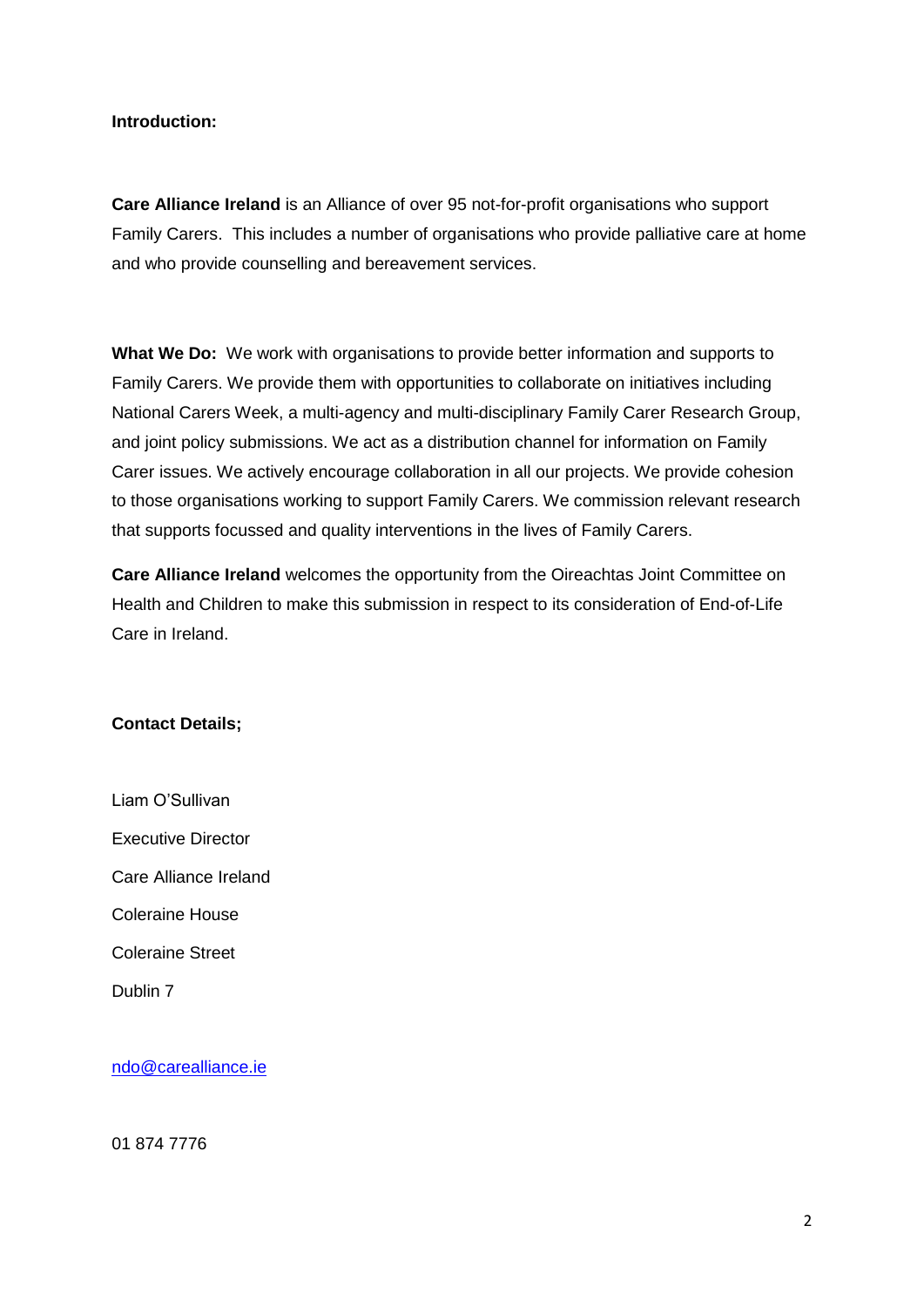## **Executive Summary:**

Family Carers play a significant role and provide palliative and end of life care on a daily basis in Ireland. Therefore there is a need for consideration, awareness and expertise among service providers of the legal, emotional, financial and future planning issues, bereavement and aftercare needs of Family Carers.

Family Carers have significant support needs when providing care and when their caring role ceases. Family Carers are faced with challenges on a daily basis. Many people provide full time care to a relative or loved one and often request no support when taking on this role. Most people would prefer to die at home. Care Alliance Ireland believes that this can become a reality for many more people if Family Carers are provided with adequate amounts of information and support in their caring roles.

This submission focuses on the role of Family Carers in providing palliative and end-of-life care. It is highlighted that Family Carers often provide this care but also require support from formal professional palliative care services. The benefit of having a carers' assessment is outlined along with issues around planning for end-of-life care and the role of the Family Carer in this.

Finally the bereavement needs of Former Carers is raised. Bereavement care for this group of people has previously gone undetected, but Care Alliance Ireland point out that it is a significant issue for many former carers and one that warrants urgent addressing.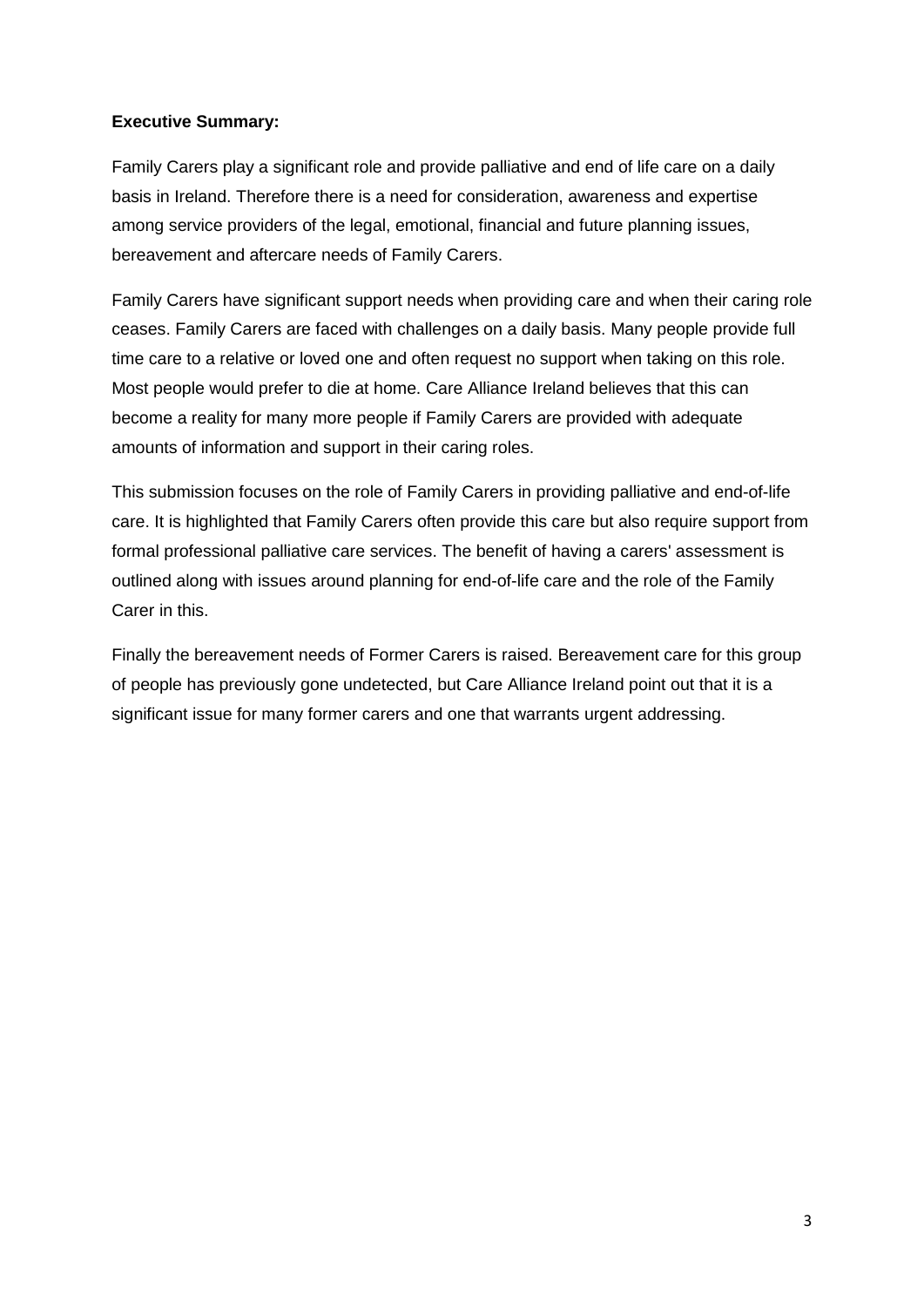#### **Recommendations:**

- 1. At all stages of the End of Care journey, Family Carers should be seen as Partners in Care, in keeping with latest research on good practice and in keeping with the 2012 National Carers Strategy.
- 2. Family Carers' needs should be considered in a holistic sense, that may appropriately include a full Family Carer Needs Assessment.
- 3. All healthcare education and induction programmes should include information on the core principles of palliative care that emphasise the importance of the role the Family Carer plays in the care of someone who is at the end of their life.
- 4. Patients, their families and their Family Carers should have access to appropriate and relevant information.
- 5. The National Clinical Programme for Palliative Care within the HSE should review the 2010 Centre for Palliative Care Clinical Practice Guidelines with a view to amending and subsequently endorsing them for use in Ireland's health and social care services.
- 6. Open discussion is needed within the health and social care sector and the wider community about palliative and end of life care. Family Carers need to be involved in this process and to have the opportunity to engage in the debate about end of life care.
- 7. Palliative and end of life care services should be planned and developed with meaningful patient, family and Family Carer involvement and should be provided in a flexible manner that will meet individual and changing needs.
- 8. Access to specialist palliative care advice and support should be available across all care settings, 24 hours a day, 7 days a week.
- 9. An end of life care and bereavement strategy is required that will address the care needs of people dying at home with care from family members.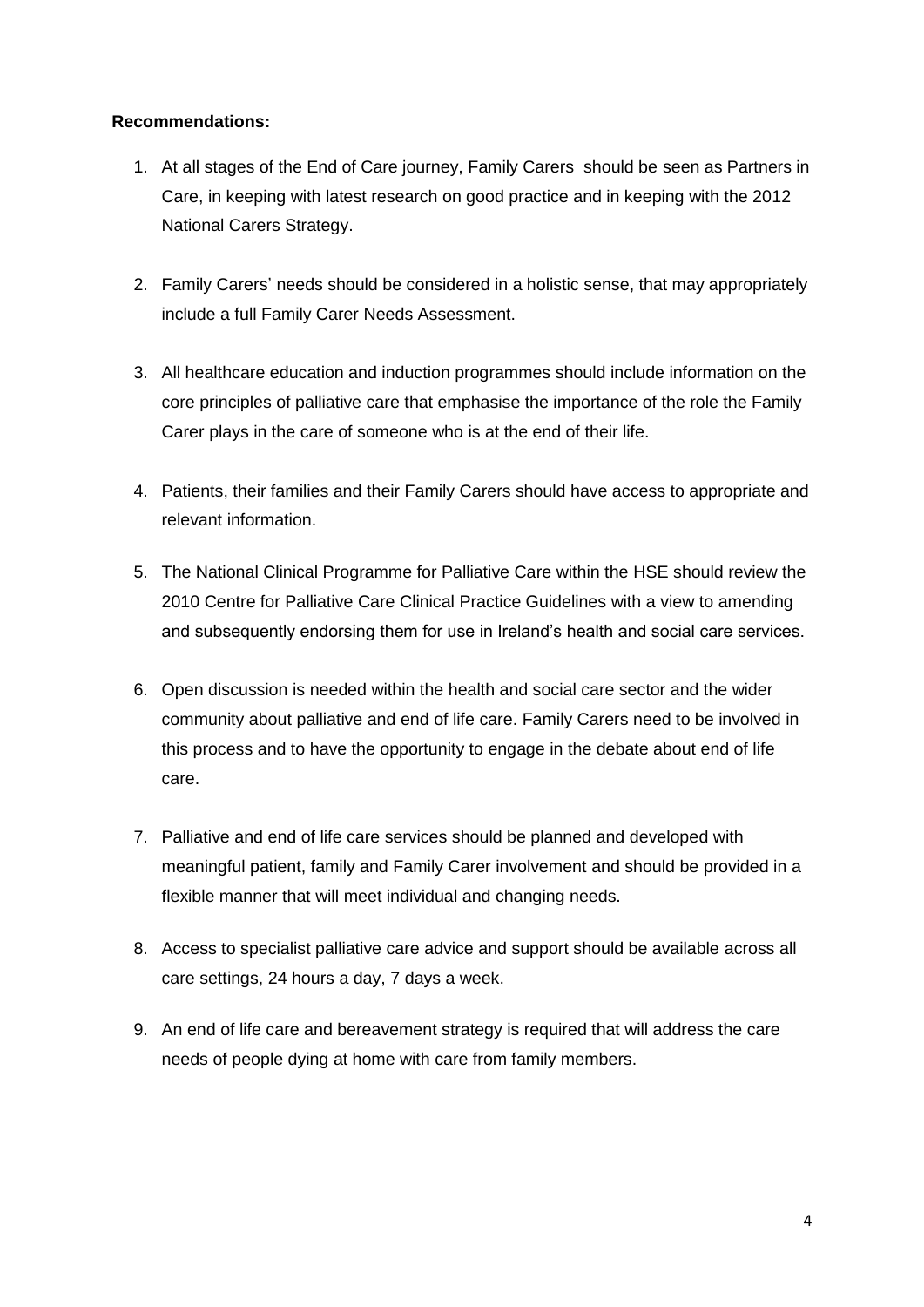#### **Background:**

There are approximately 274,000 Family Carers in Ireland<sup>ii</sup>. A carer is defined as a person who provides unpaid personal help for a friend or family member with a long term illness, health problem or disability<sup>ii</sup>. 4.1% of the population identified themselves as a carer in the 2011 Census. However, it must be acknowledged that many people may not classify themselves as a carer but will say that the care they provide is a normal part of being a family member and is a duty attached to being a relative or friend of the person requiring care therefore the actual number of carers in Ireland remains unknown.

Palliative care is defined by the World Health Organization as an approach that improves the quality of life of individuals *and their families* facing the problems associated with life threatening illness, through the prevention and relief of suffering by means of early identification and impeccable assessment and treatment of pain and other problems, physical, psychosocial and spiritual. Palliative care is defined as care that:

-provides relief from pain and other distressing symptoms;

-affirms life and regards dying as a normal process;

-intends neither to hasten nor postpone death;

-integrates the psychological and spiritual aspects of patient care;

-offers a support system to help patients live as actively as possible until death;

-offers a support system *to help the family* cope during the patients illness and in their own bereavement;

-uses a team approach to address the needs of patients *and their families*, including bereavement counselling, if indicated;

-will enhance quality of life, and may also positively influence the course of illness;

-is applicable early in the course of illness, in conjunction with other therapies that are intended to prolong life, such as chemotherapy or radiation therapy, and includes those investigations needed to better understand and manage distressing clinical complications.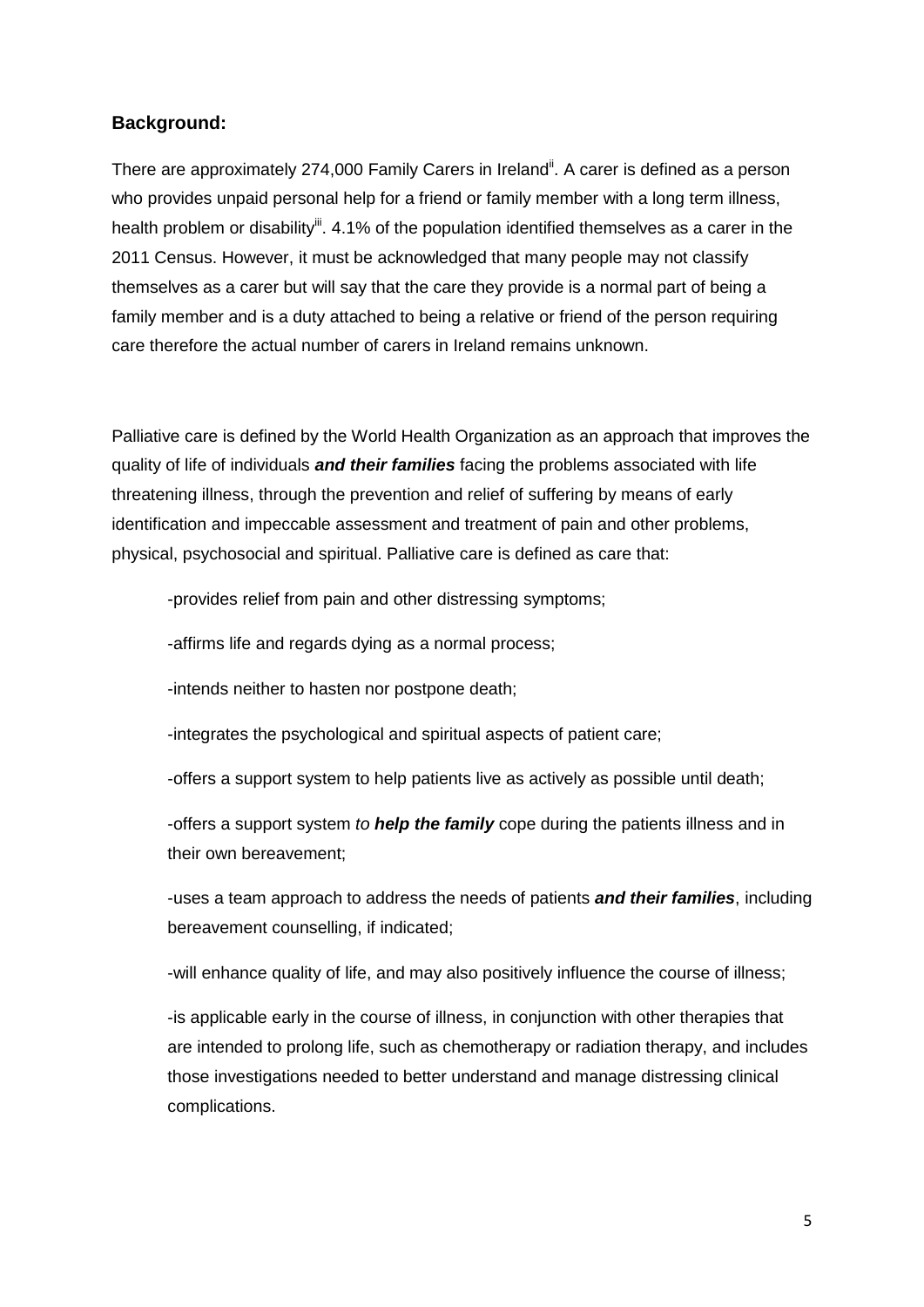There are three types of palliative care.

-Level one palliative care indicates that palliative care principles should be practiced by all health care professionals.

-Level two palliative care indicates that a proportion of patients and families will benefit from the expertise of health professionals who, although not engaged in fulltime palliative care have had some additional training.

-Level three specialist palliative care services are those services whose core activity is limited to the provision of palliative care.

Family Carers provide aspects of this type of care on a regular basis but it is clear that they also require particular supports to deliver some aspects of this type of care in their role as a Family Carer at home. The National Carers Strategy acknowledges the difference that carers make to the health, wellbeing and quality of life of those that they care for and the subsequent significant contribution to the economy in doing so. The National Carers Strategy also identifies that carers require recognition, support, information and empowerment in their role as carer which is reflective of some aspects of palliative care presented above.

The Irish Hospice Foundation indicates that most people would prefer to die at home. Currently only 26% of deaths occur at home<sup>iv</sup>. Government policy for those with an illness or disability is to support them to live with dignity and independence in their own homes and communities for as long as possible. Family carers are a means of making this a reality. Life expectancies in Ireland are increasing<sup>v</sup>. This, coupled with treatment and technology advances in healthcare has and will continue to result in a greater number of people living at home longer with chronic and often times multiple illnesses with care provided by family members. The role of Family Carers in providing palliative and end of life care is paramount and reflects the continued key role of Family Carers as the backbone of care provision in Ireland.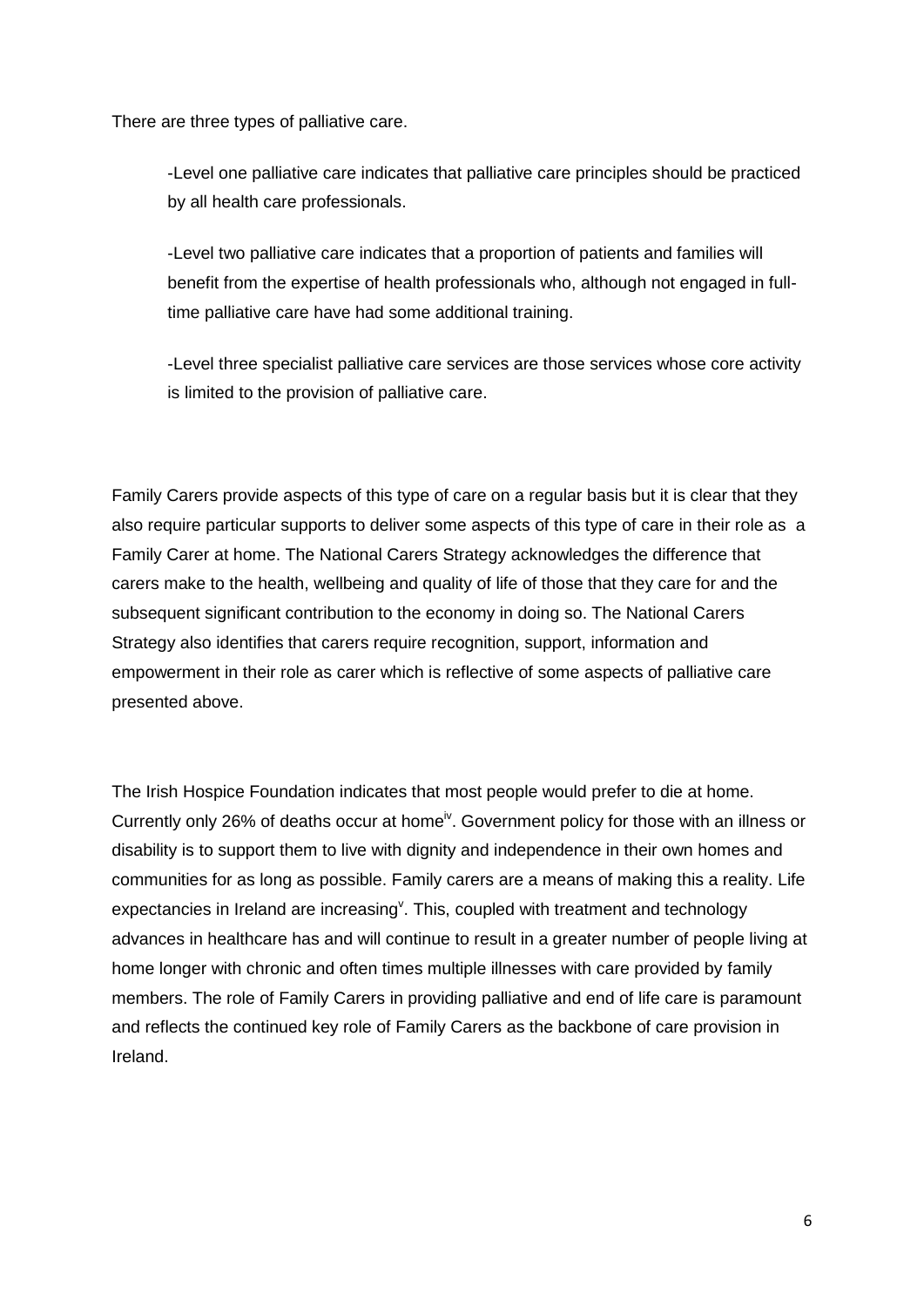#### **Recent Policy Developments:**

Thursday, July 19th 2012, marked the publication of the first ever National Carers Strategy by the government. Care Alliance Ireland considers this a significant milestone in advocacy for and in recognition of Family Carers in Ireland.

The vision statement says;

*'Carers will be recognised and respected as key care partners. They will be supported to maintain their own health and well-being and to care with confidence. They will be empowered to participate as fully as possible in economic and social life.'*

The strategy says that;

*'carers should be considered as key partners in the caring process and should be consulted with when decisions are being made about the care recipient's needs.*'vi

The Strategy identifies three principles, namely; recognition, support and empowerment and also sets out high level goals and objectives.

The 4 national goals are to;

1. Recognise the value and contribution of carers and promote their inclusion in decisions relating to the person that they are caring for

2. Support carers to manage their physical, mental and emotional health and well-being

3. Support carers to care with confidence through the provision of adequate information, training, services and supports

4. Empower carers to participate as fully as possible in economic and social life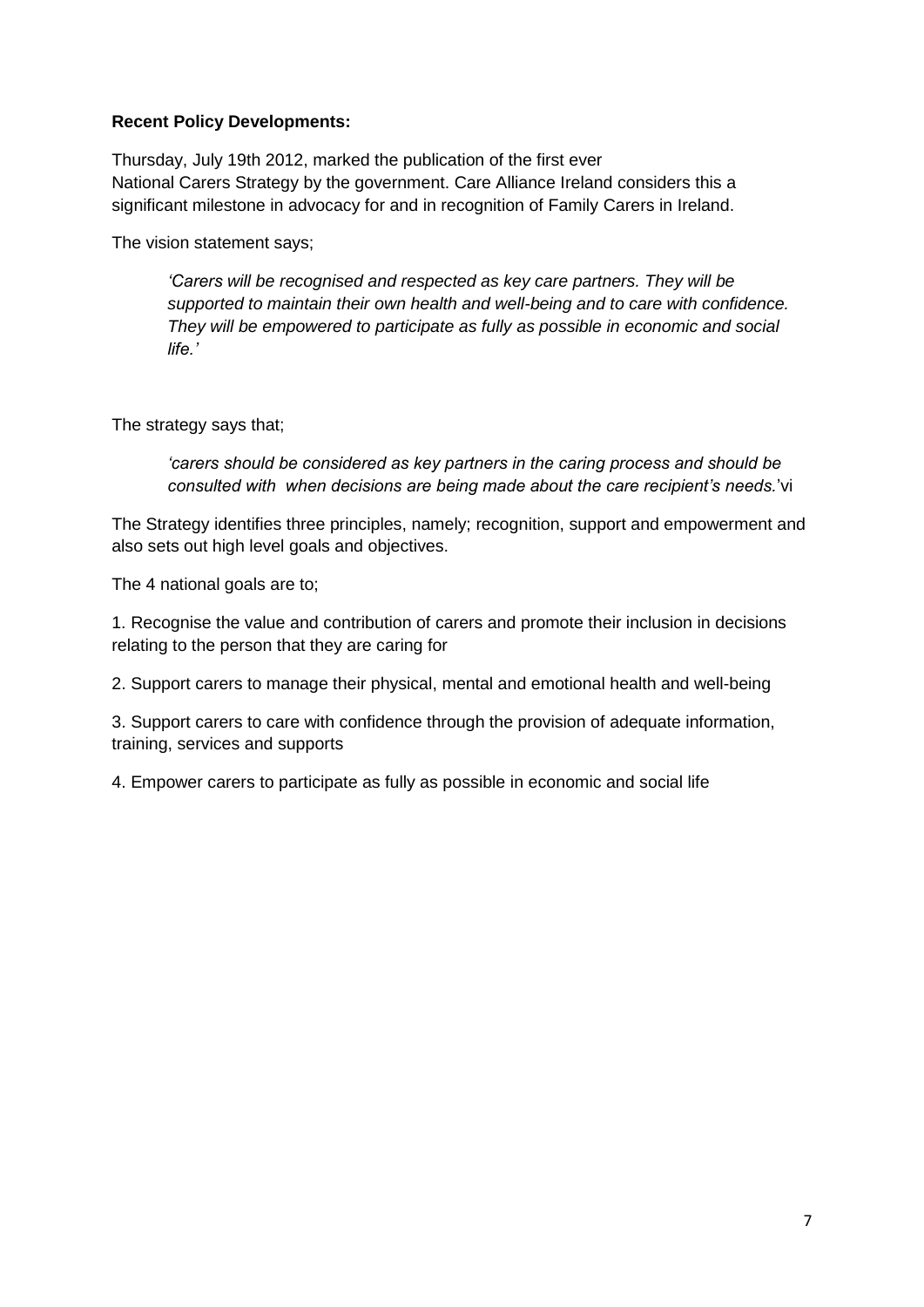## **Family Carers and End of Life Care:**

Ireland's 2012 National Carer Strategy is worryingly quiet on the issue of Palliative Care and Family Carers, though it does acknowledge the challenges experienced by Family Carers when their caring ends.

*'It is also acknowledged that the transition to life after caring, once the need for care has ended, can be difficult for some carers. It is expected that the implementation of this Strategy will assist in this transition process.'vii*

Speaking on family caregiver support, Professor Peter Hudson, a leading international practitioner in Palliative Care and Director of the Australian based Centre for Palliative Care said;

*'support for family caregivers is a core function of palliative care.… It is clear that many family caregivers have unmet needs and would like more information, education, preparation and personal support to assist them in the caregiving role.'*

His team have developed a set of Clinical Practice Guidelines<sup>viii</sup>. The guidelines, published in 2010, were developed for multidisciplinary health care professionals and clinical services commonly involved in caring for adult patients receiving palliative care in a variety of care sites throughout Australia. Central to their report are 14 Principles for Family Carer Support.

Key aspects of these are;

- Family Carers as partners in care, a principle upheld in the 2012 National Carers Strategy.
- Needs assessment for Family Carers, an approach that is currently being rolled out on a pilot basis in a number of HSE areas and which we believe will become a default assessment tool by health and social care professionals where there is a significant Family Carer involvement in a client's life. This can be as simple as asking a few key questions to the Family Carer; for example;
	- o *"How are things for you at the moment?"*
	- o *"What are your main concerns?"*
	- o *"What would be helpful to you?"*
- Other principles include clear and open communication, training for health and social care professionals, evidence based intervention and targeted bereavement counselling.

We in Care Alliance Ireland believe that a specific recommendation from this Oireachtas Committee could be for the National Clinical Programme for Palliative Care within the HSE to review these 2010 guidelines with a view to amending and subsequently endorsing them for use in Ireland's health and social care services.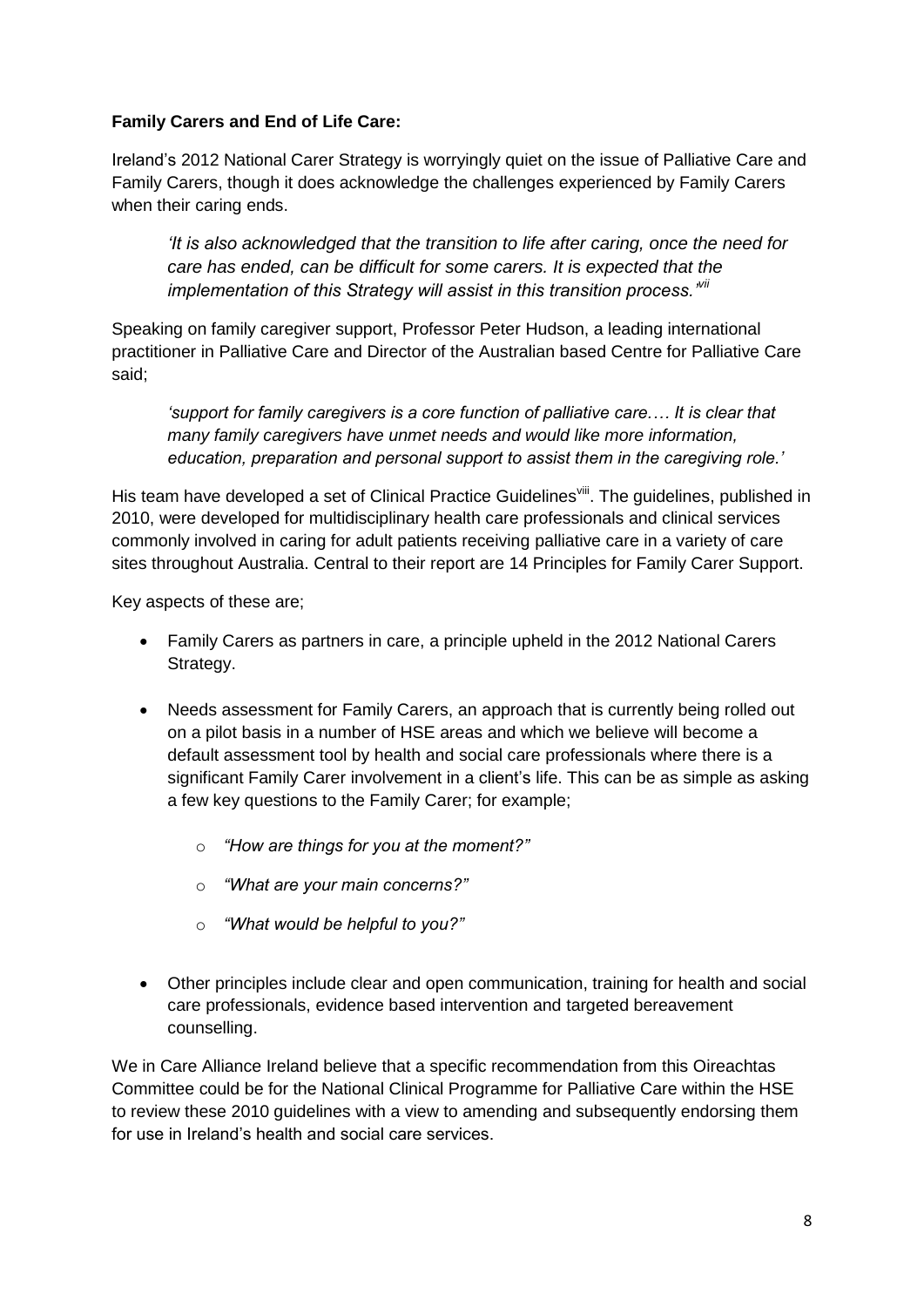Professor Hudson in his June 2013 editorial of a special Family Carer edition of Palliative Care Medicine reported;<sup>ix</sup>

*'Current indications are that palliative care providers should assist carers by targeting social support and resources and provide education that focuses on coping strategies and preparation for the carer role. Carers typically want to know what the role entails, how to manage symptoms, signs of imminent death and resources and strategies to sustain their own well-being.* 

Overall, suggestions for policy development and improvement need to be cognisant of the latest research in this area of palliative care and in particular the work and publications of the International Palliative Care Family Carer Research Collaboration. <http://centreforpallcare.org/index.php/research/ipcfcrc/publications/>

This research collaboration has identified 100 peer reviewed research articles on Family Carers/Palliative Care.

<http://centreforpallcare.org/assets/uploads/Publication%20Alerts%20Aug%202012.pdf>

For example a 2012 report<sup>x</sup> found that '

'directive nursing styles tended to be denser and nurse oriented and offered less opportunity for caregiver self-expression, while facilitative styles were more caregiver oriented and more vivid and responsive and made more space for caregiver expression'.

This points to opportunities to promote better practice through Palliative Care nursing training and on-going professional development.

Thought leaders in this area in Ireland may benefit from being familiar with this research database and by reflecting the findings in policy and practice documents into the future.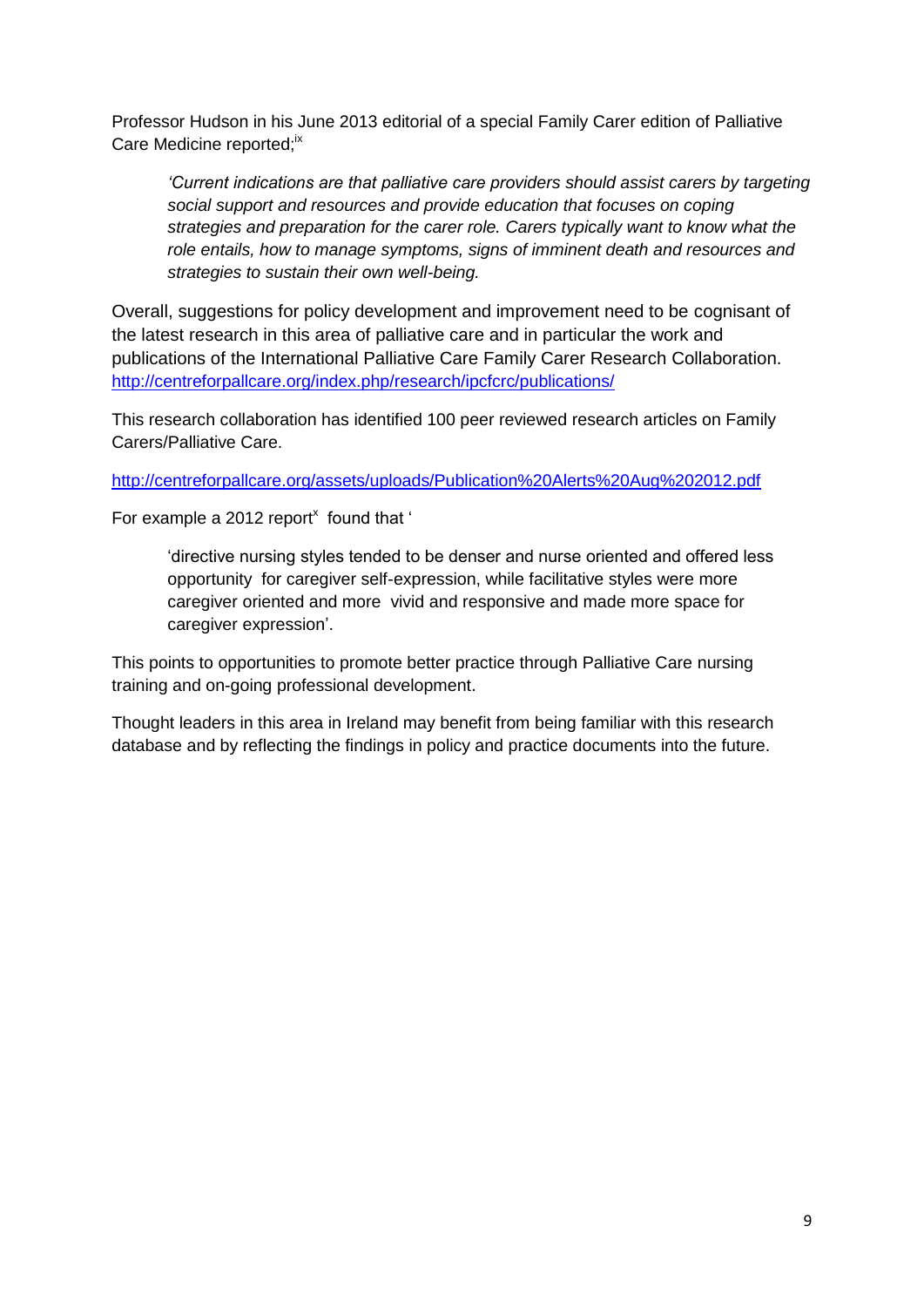#### **Planning for end of life care:**

All involved in caring for people need to be able to facilitate and support decisions about future care management. Therefore it is a necessary requisite that Family Carers be included in care decisions. Everyone should have the right to make choices about their care at the end of life. Those involved in the care of people need to be able to support decisions. One way of achieving this is through the use of advanced directives.

An advanced directive (or living will) is where a person sets out their views in writing regarding future medical care to cover a situation should they become mentally incapable or unable to make decisions themselves. A living will can only relate to lawful treatments (such as withdrawal of medical treatment). There is no legislation in Ireland governing living wills and it remains uncertain whether a Living Will has any definitive legal standing in Ireland. The advantages of a living will to a Family Carer cannot be under estimated. At times of crisis the Family Carer is often under a huge amount of stress. When presented with end of life care decisions an advanced directive has the potential to reduce the stress of making decisions on behalf of the person they are caring for. While there is no legislation at present to underpin advanced directives, they are a means of ensuring wishes are respected following the onset of incapacity and not just at the end of life.

The 2012 Carers Strategy speaks about the knowledge and expertise of the Family Carer.

*'Carers have an expert knowledge of the person and of the condition of the person for whom they are caring. However, many can feel that this expertise is undervalued and often ignored when decisions relating to the care recipient are being made'xi*

The Assisted Decision Making (Capacity) Bill is to replace the wards of court system in Ireland, with a modern framework governing decision-making on behalf of persons who lack capacity and acknowledges the role of Family Carers. Under the proposals it is indicated that account must be taken of the views of any person with an interest in the welfare of a person who lacks capacity, where these views have been made known and any act which is done or any decision made under this Bill for or on behalf of a person who lacks capacity must be done or made in his best interests. This legislation is of substantial relevance to Family Carers. The Bill has the potential to ensure that people are facilitated as far as possible in making decisions and where this is not possible, those in charge on their behalf are facilitated and supported to act on their behalf. For this Bill to be implemented successfully, a wider debate within health and social care and the wider community about palliative and end of life care is required. Family Carers can add depth to that debate.

Care Alliance Ireland maintains that Family Carers should be seen as partners in health and social care. Carers assessments can contribute to achieving this. Professor Hudson articulates nicely the specifics of what is needed by Family Carers;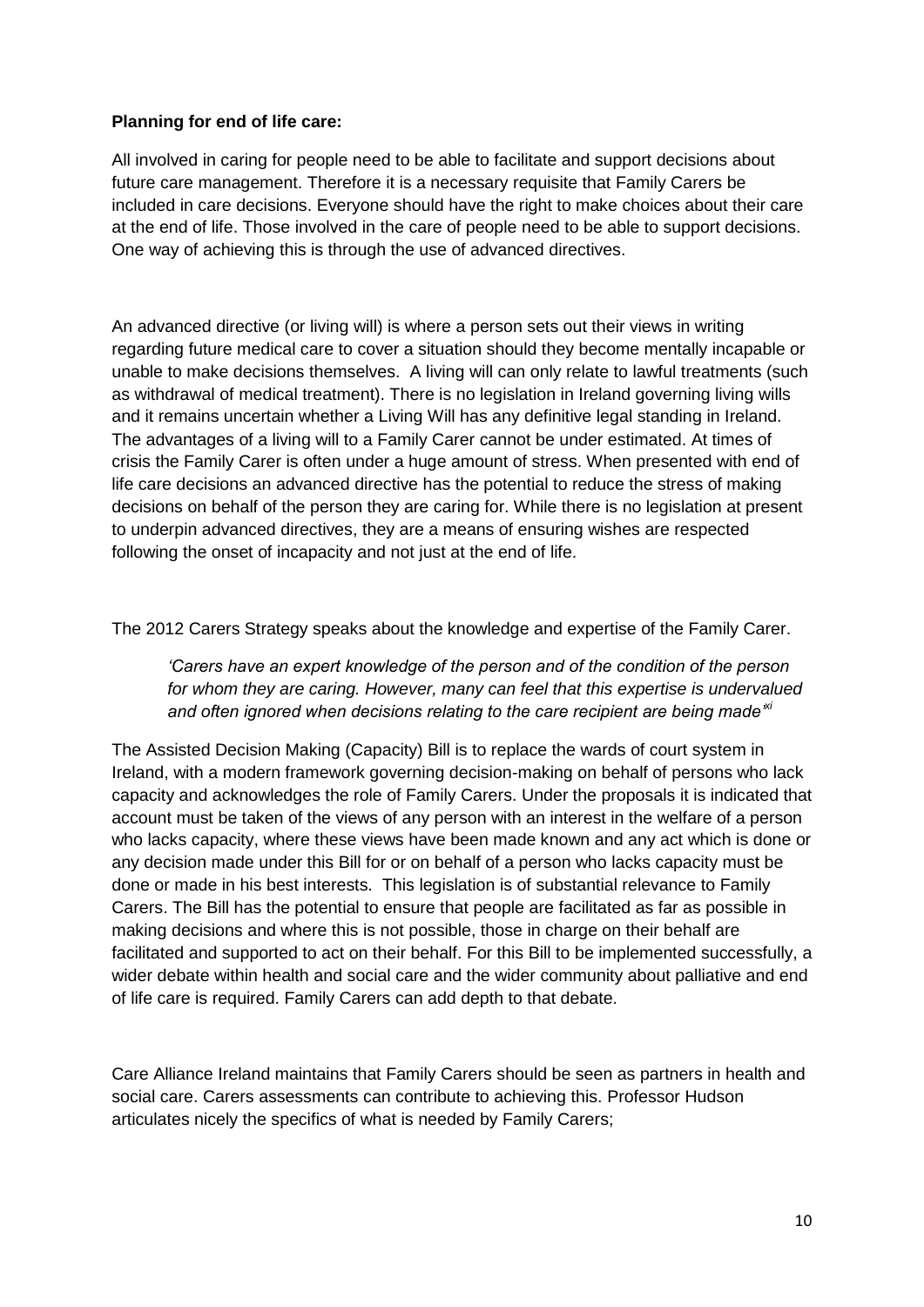*'Most family carers do not want to discuss their needs and concerns in front of their relative; they therefore need one-to-one time with healthcare and social-care professionals.'xii*

Carers assessments are a means of identifying service needs and unresolved problems. The outcomes of carers assessment is fundamental to developing a plan that supports and strengthens the family as a whole, where most care is given and received. Carer assessment models are currently being trialled in a number of HSE regions. The outcomes of using Carers Assessments internationally have indicated that the assessment process enhances the carers' relationship with the community healthcare team and leads to more integration of support services for both the dependent person and the carer. Carers assessments have the potential to enhance planning and delivery of services in a meaningful and flexible way that meets individual and changing needs – something that Care Alliance Ireland believe to be crucial in the delivery of palliative and end-of-life care.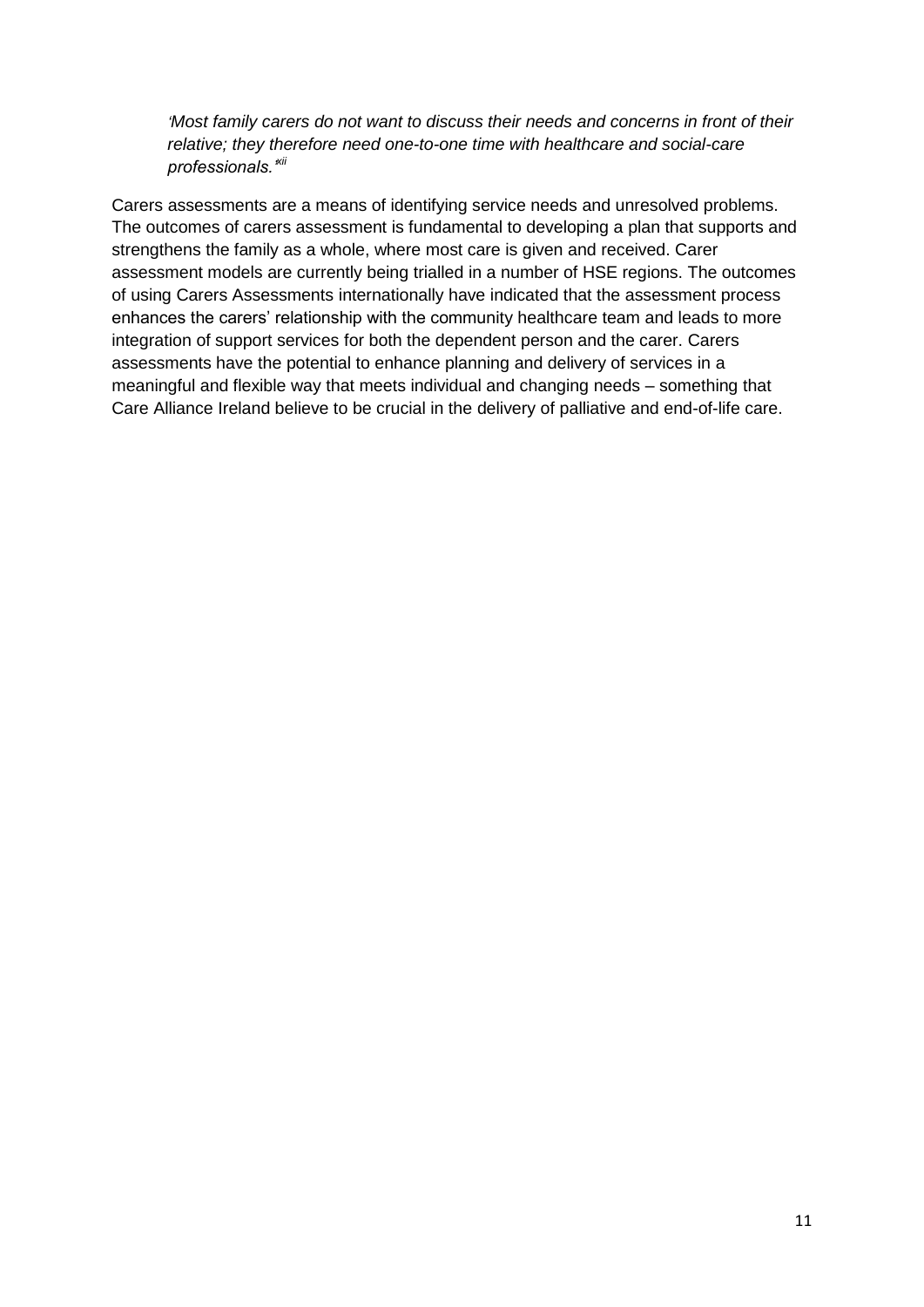## **Dying at Home:**

Irish policy documents since 2001 identify that people with an illness other than cancer should have their palliative care needs met. There is growing evidence that indicates that people with life limiting illness have similar palliative care needs as those with cancer, albeit at times with multiple other illnesses and uncertain illness trajectories. Emerging evidence also suggests that where people die impacts on how they die and that those who die at home and in a place that they prefer have a better quality of dying<sup>xiii</sup>. The National Audit of end of life care in hospitals found that up to a quarter of the deaths examined could have been facilitated to occur at home<sup>xiv</sup>. The Irish Hospice Foundation point out that most people would prefer to die at home. With an in-depth knowledge of the persons condition, likes and dislikes the Family Carer is extremely well positioned to provide care to their loved one and facilitate them at the end of life to die at home.

Providing care can be both an enriching and rewarding experience where expectations placed on family carers are reasonable and adequate supports are provided. Evidence from research undertaken by Care Alliance Ireland identified the satisfaction that family carers may feel in being able to support people that they care about. It is however crucial that family carers are given adequate assistance and information to sustain them in their role. Informational support is a necessary requisite for the delivery of any service. Professor Hudson speaks to this topic in his recent editorial of Palliative Care medicine saying:

*'Given the majority of patients want to be cared for in their home environment, initiatives that assist carers to achieve this are needed. The period of time most people receive palliative care services is typically quite short; hence, the challenge is to design interventions that are as brief as possible, readily accessible and easily delivered. The significant number of carers who support patients in the hospital/hospice setting should also not be neglected; their needs are often hidden'.xv*

Caring can sometimes be a source of burden and stress. While providing care to a loved one may be willingly given, there may be costs to many aspects of the Family Carers' life – emotionally, physically, socially and financially. Family Carers across Ireland provide vital unpaid support to elderly, sick or disabled relatives in the home every day, thus saving the exchequer considerable amounts of money. It is estimated that Family Carers contribute over €5 billion to the economy every year. It is also estimated that every week 8 million hours of care is provided by Family Carers across Ireland. While the income supports available to Family Carers through the Department of Social Protection go some way towards assisting them in their role, major gaps for Family Carers in Ireland persist.

In addition, access to community supports may vary according to geographic location and diagnosis. Inequity in the availability of palliative and specialist palliative care services exists due to the variation in how services have been developed. Parents of Children with life limiting illnesses face particular challenges, as they experience on a regular basis the ups and downs of knowing their child may come close to dying any day only for the child to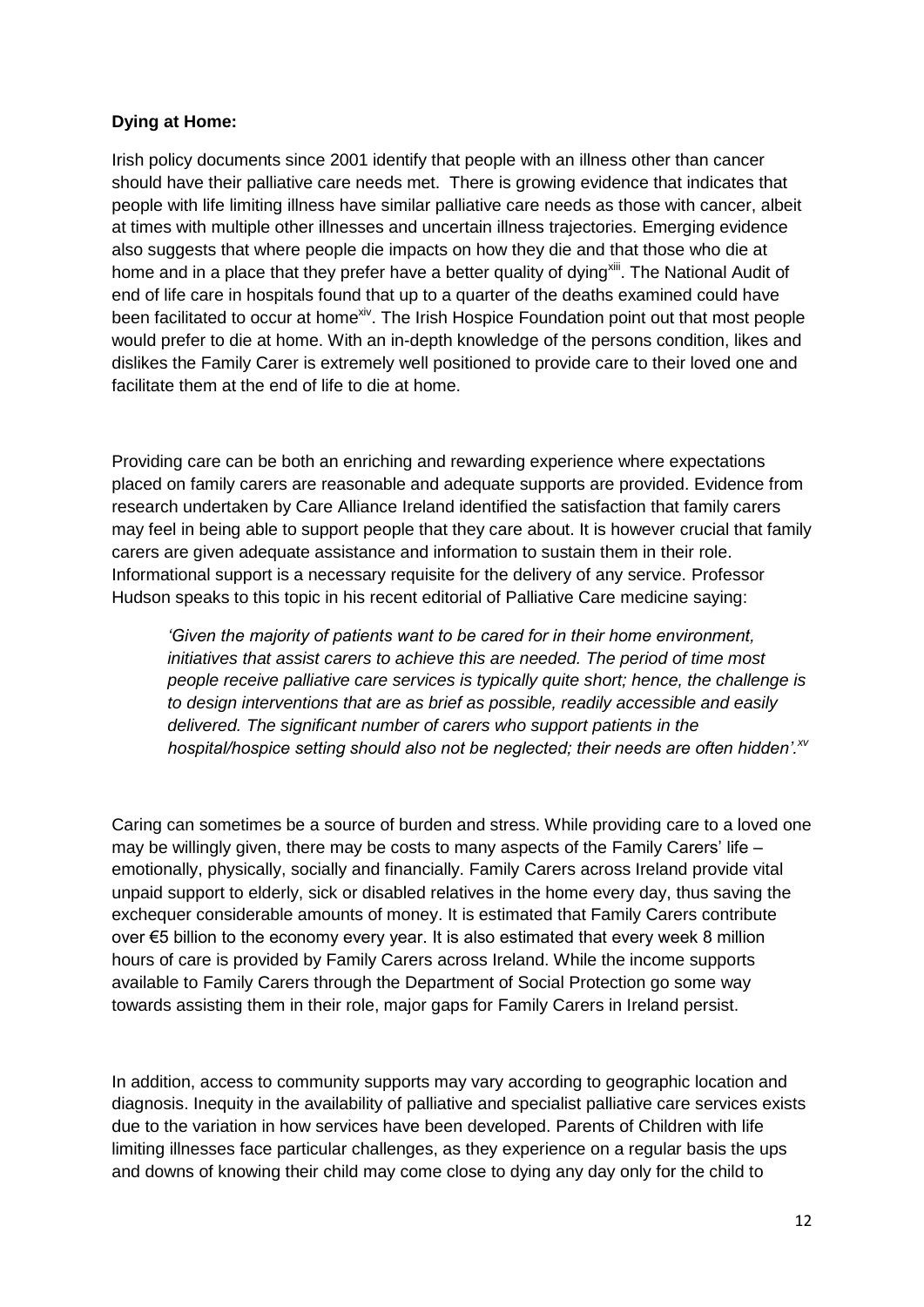recover to fight another day, thanks to medical advances and the child's own determination to live. This also impacts significantly on the siblings of the ill child and often on the employment situation of parent/s; with most services Dublin based, particular strain is experienced by families living outside of the Dublin region. More home and community based supports would go some way to addressing these difficulties.

The Irish Hospice Foundation, ICGP and HSE have commenced a Primary Palliative Care initiative attempting to identify improvements and initiatives that would support the primary care teams palliative care provision to those living with a life limiting illness in the community. During a consultative process carried out by this initiative 72% of healthcare professionals expressed wanting access to a specialist palliative care 24 hour helpline and 60% sought education in symptom control. Studies indicate that the difficulties of relatives were more often a cause for hospital admission than those of patients. These identified potential improvements in Primary Care provision have the potential to impact hugely on Family Carers and could be a means to provide support to Family Carers in their role as a result Care Alliance Ireland would welcome such changes to primary care provision.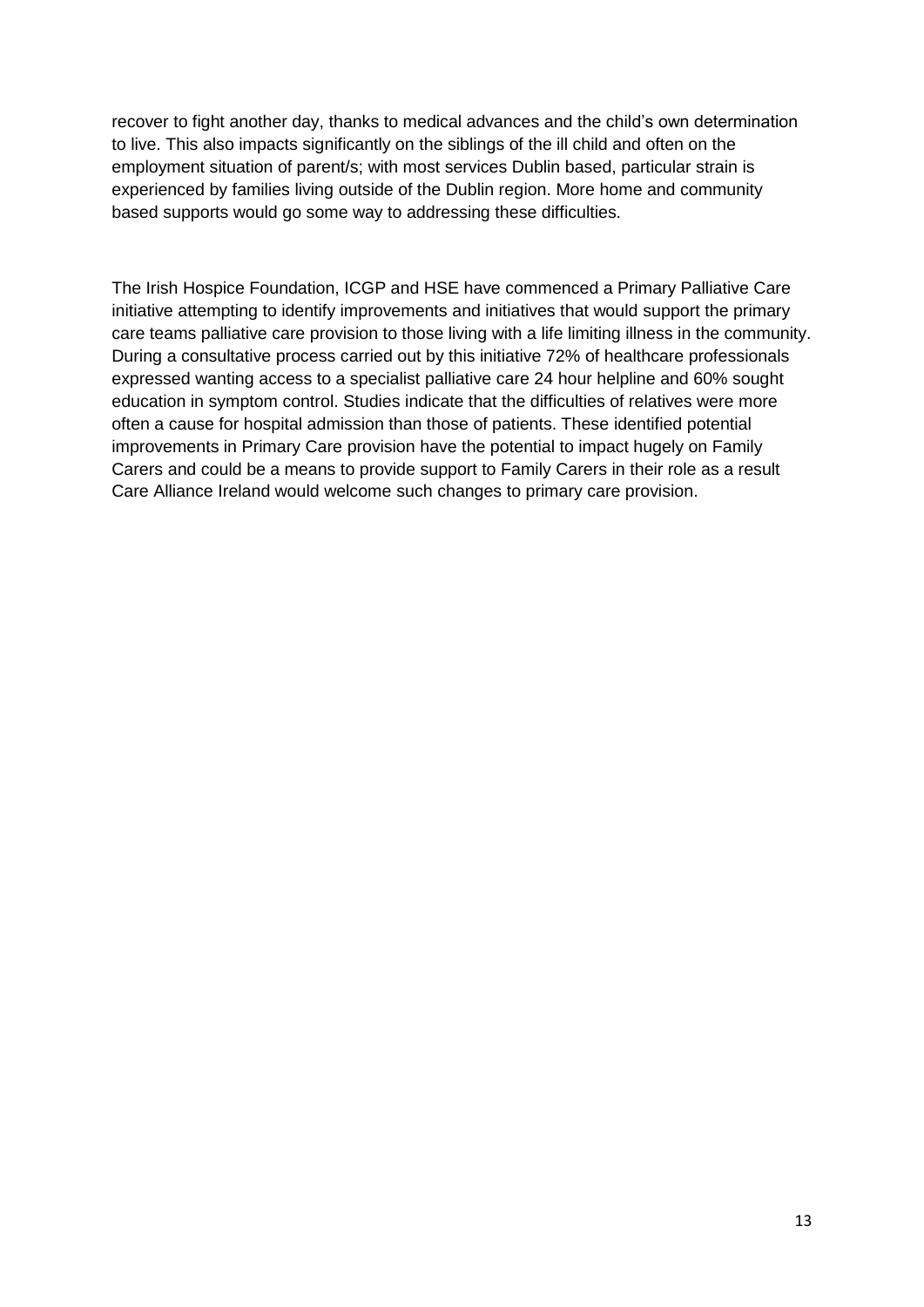## **Bereavement Care:**

In Ireland, we have been unsuccessful in recognising the needs of those whose caring has ceased. The 2006-2016 National Partnership agreement specifically identifies the need to give support to former carers. In 2010 Care Alliance Ireland in collaboration with the School of Nursing and Midwifery in TCD undertook primary qualitative research that looked at the needs of those whose caring had ended. Some recommendations coming out of this report include:

- 1. Support for former carers in the form of bereavement and/or accessing a carers group.
- 2. A toolkit to prepare carers for when their caring role ends to include information on how to integrate into working life.
- 3. Encouragement to help share information acquired about Irish health and social care services.

It must be recognised that the bereavement needs of former carers has gone unrecognised for a considerable amount of time. This study did not however address the loss associated with a loved one moving to a hospice or nursing home which can often cause a lot of anguish and ambiguous grief.

It is known that post caring many carers health and well-being often deteriorates. Bereavement is a risk to health. There are documented mortality links to bereavement, highest in the early period but maintaining over time; and highest for subgroups including widowers and bereaved parents. Physical and psychological illnesses are more common in bereaved than non-bereaved people, and these are accompanied by increased use of health service – including hospitalisations. Former Family Carers represent a significant proportion of the population having bereavement needs. Care Alliance Ireland maintains that a national strategy which focuses on end of life and bereavement care is required to adequately address on a national level the bereavement needs of Former Family Carers.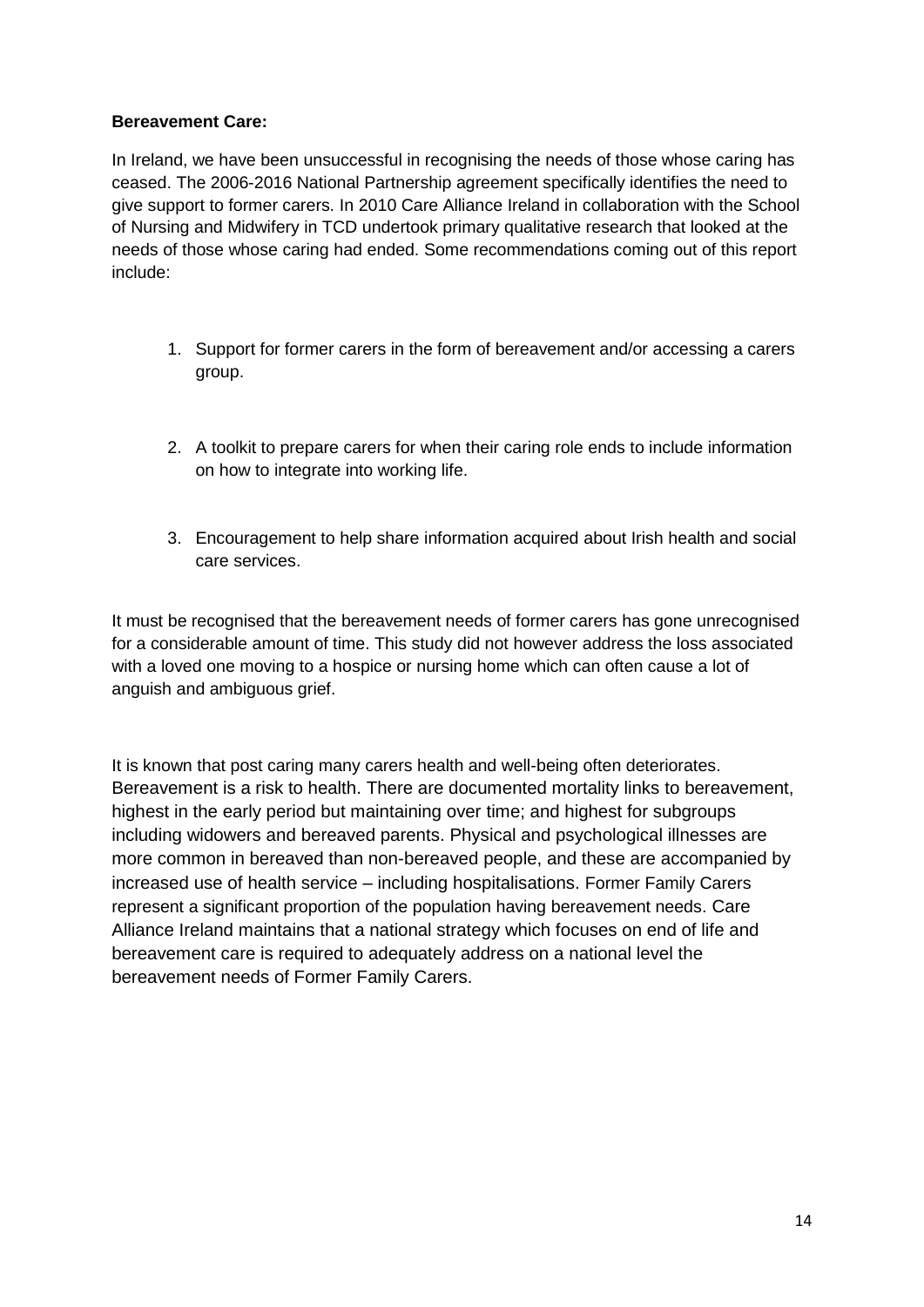## **Conclusion**

Family Carers play a significant role and provide palliative and end of life care on a daily basis in Ireland. Therefore there is a need for consideration, awareness and expertise among service providers of the legal, emotional, financial and future planning issues, bereavement and aftercare needs of Family Carers. Many patient organisations have stepped in to play a vital role in supporting people in addressing these aspects care. There is a crucial need to recognise and support this aspect of service provision as a vital aspect of care.

Put simply;

*'An increased investment in support for Family Carers is likely to result in improved patient well-being, longer period of care at home, enhanced bereavement outcomes and less burden on the healthcare system.'xvi*

When we reflect on the quality of the service that we offer;

*'A key measure of quality palliative care should be the well-being of family carers in the years after relinquishing the rolexvii .*

Liam O'Sullivan Executive Director Care Alliance Ireland

Nov 19<sup>th</sup> 2013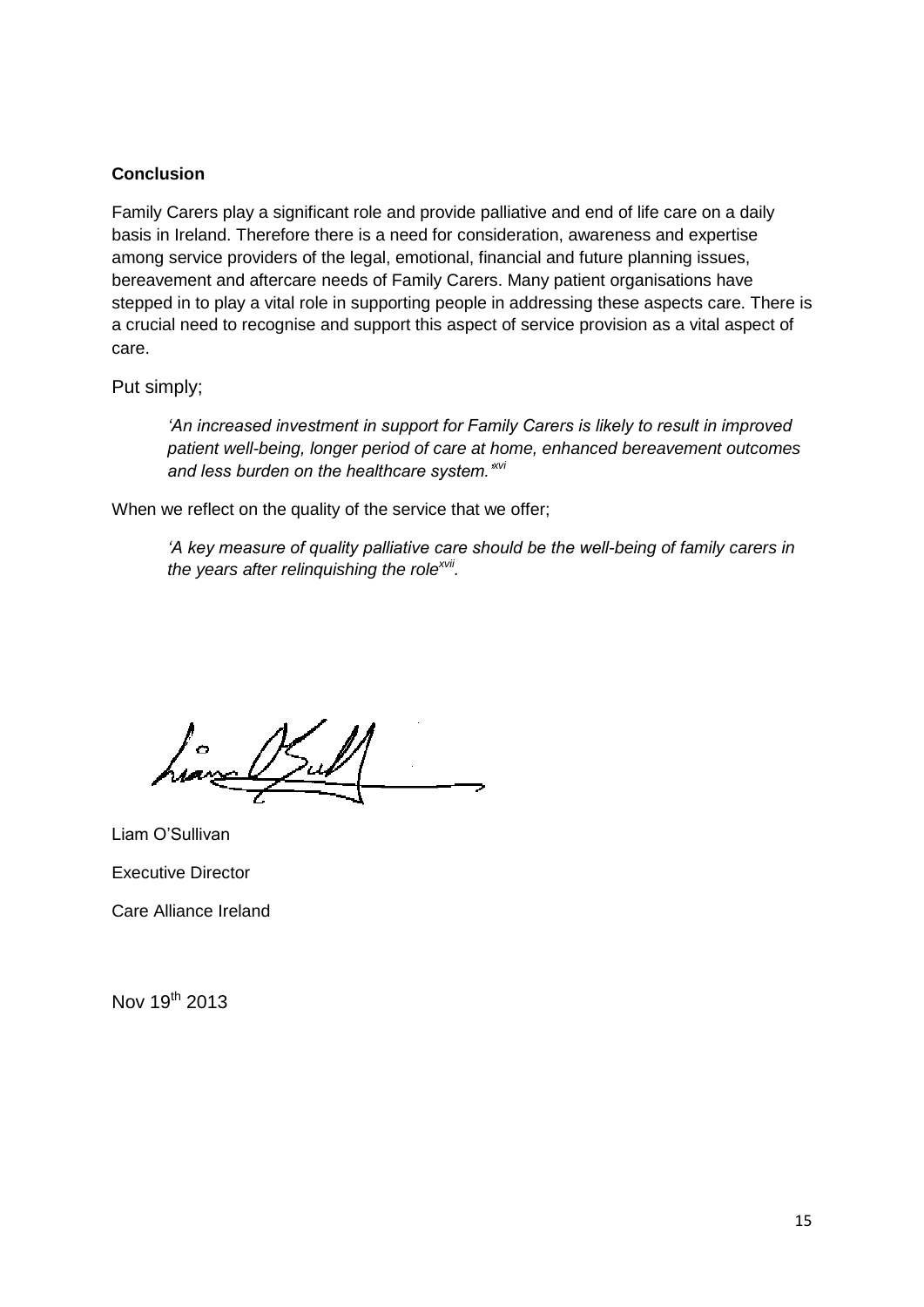1 <sup>i</sup> Government of Ireland (2012) National Carers Strategy, Recognised, Supported and Empowered. p9

<sup>ii</sup> McCarron, M., Breen, M., Cronin, P., Hynes, P. & O'Sullivan, L. (2011) Between Worlds The Experiences And needs of Former Family Carers. Dublin.

<sup>iii</sup> Central Statistics Office (2010) Census 200 Make your Mark. Available at [www.census.ie/The-Census-Form/Each-question-in-detail.109.1.aspx](http://www.census.ie/The-Census-Form/Each-question-in-detail.109.1.aspx)

<sup>iv</sup> Irish Hospice Foundation (2013) Access to Specialist Palliative Care Services And Place of Death in Ireland What The Data Tells Us. Dublin.

<sup>v</sup> Department of Health & Children (2009) Health in Ireland Key trends 2009. Department of Health and Children. Dublin.

vi Government of Ireland (2012) National Carers Strategy, Recognised, Supported and Empowered.

vii Government of Ireland (2012) National Carers Strategy, Recognised, Supported and Empowered.

viii Hudson, P., Remedios, C., Zordan, R., Thomas, K., Clifton, D., Crewdson, M., Hall, C., Trauer, T., Bolleter, A., and Clarke, D. (2010) *Clinical Practice Guidelines for the Psychosocial and Bereavement Support of Family Caregivers of Palliative Care Patients*. Centre for Palliative Care, St Vincent's Hospital Melbourne: Melbourne, Australia 2010.Available to view at

[http://centreforpallcare.org/assets/uploads/CPG%20Psychosocial%20bereavement%20supo](http://centreforpallcare.org/assets/uploads/CPG%20Psychosocial%20bereavement%20suport(1).pdf)  $rt(1)$ .pdf

 $\mu$ <sup>x</sup> Hudson, P (2012) Improving support for family carers: Key implications for research, policy and practice in Palliative Medicine 2013 27: 581 <http://pmj.sagepub.com/content/27/7/581.full.pdf+html>

<sup>x</sup> Cloyes, K et al( 2012) Exploring Communication Patterns Among Hospice Nurses and Family Caregivers: A Content Analysis of In-home Speech Interactions. Journal of Hospice & Palliative Nursing (J HOSP PALLIAT NURS), 2012 Aug; 14 (6): 426-37 (43 ref)

xi Government of Ireland (2012) National Carers Strategy, Recognised, Supported and Empowered. p9

<sup>xii</sup> Hudson, P (2012) Improving support for family carers: Key implications for research, policy and practice in Palliative Medicine 2013 27: 581 <http://pmj.sagepub.com/content/27/7/581.full.pdf+html>

xiii Curtis, J.R., Patrick, D.L., Engelberg, R.A., Norris, K., Asp, C. & byock I. (2002) *A Measure of Dying and Death: Initial Validation Using After Death Interviews with Family Members.* Journal of Pain and Symptom Management. 24 (1) 17-31.

<sup>xiv</sup> Irish Hospice Foundation (2010) National Audit of End of Life Care in Hospitals in Ireland 2008/9 Dying in Hospital in Ireland. An Assessment of the quality of care in the last week of life. Dublin.